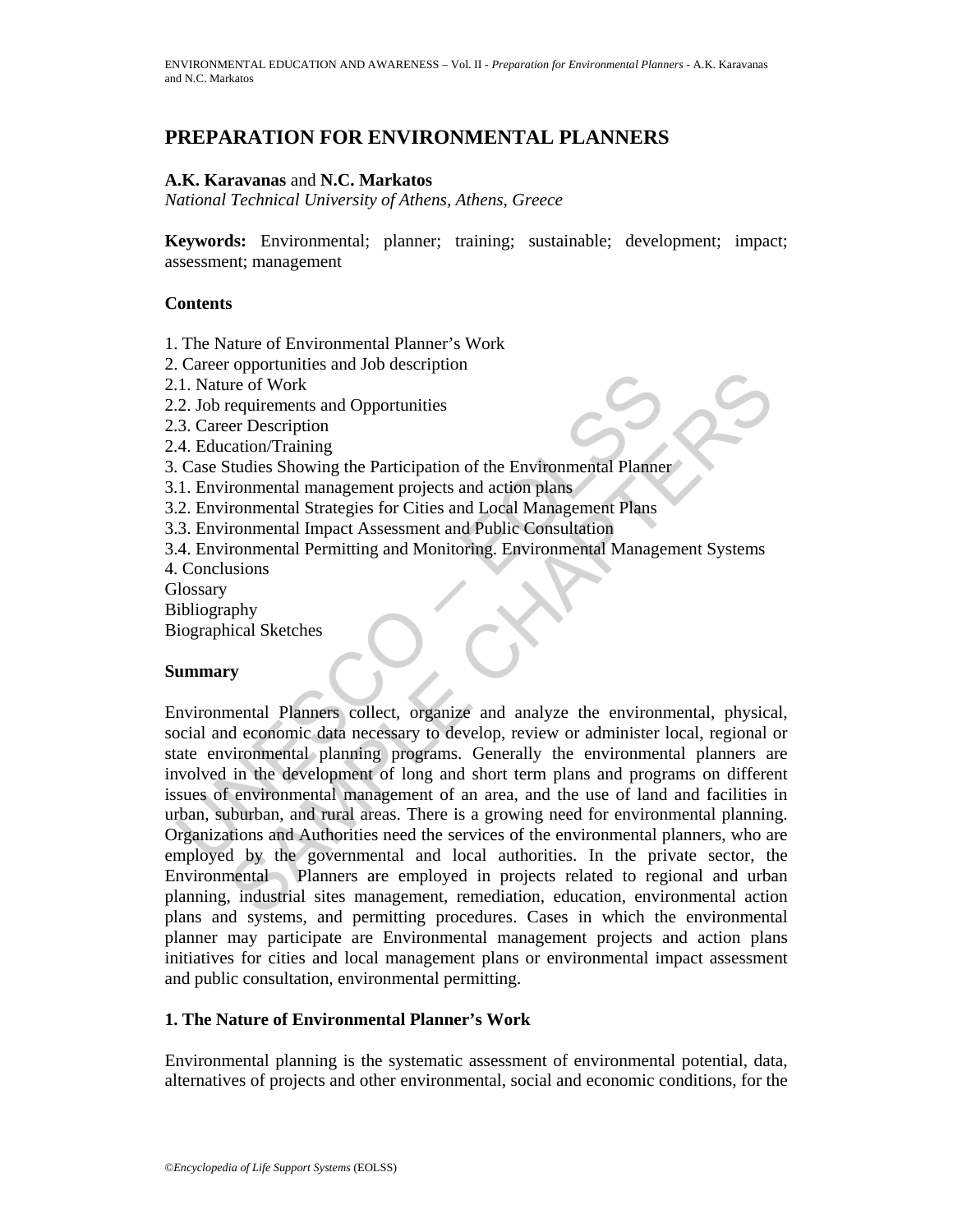purpose of selecting and adopting solutions and options which are most beneficial to inhabitants and users without degrading the resources or the environment, together with the selection of measures most likely to encourage sustainable development. Environmental planning may be at international, national, district, or local (industrial area, urban) levels. It includes participation by the public, planners and decision-makers and covers technological, educational, legal, fiscal and financial measures.

Environmental Planners collect, organize and analyze the environmental, physical, social and economic data necessary to develop, review or administer local, regional or state environmental planning programs. They prepare studies or background reports, analyze the impact of proposed plans and policies, and meet with public officials, planning commissions and the general public to provide technical advice, explain plans and policies, answer questions and seek cooperation. The nature of their work is complicated, while the number of the subjects involved is wide: from planning cities and areas up to programs of continuing monitoring of the results of the environmental measures imposed in a certain area.

# **2. Career Opportunities and Job Description**

## **2.1. Nature of Work**

nd policies, answer questions and seek cooperation. The nature<br>omplicated, while the number of the subjects involved is wide: from<br>d areas up to programs of continuing monitoring of the results of the<br>easures imposed in a cies, answer questions and seek cooperation. The nature of their work<br>teted, while the number of the subjects involved is wide: from planning cities<br>sup to programs of continuing monitoring of the results of the environmen The nature of the work of an environmental planner depends on the special characteristics of the project. Generally the environmental planners deal with the development of long and short term plans and programs on different issues for environmental management of an area, the use of land and facilities in urban, suburban, and rural areas. They are dealing with plans that provide for growth and revitalization and take into account environmental problems under the sustainable development aspect taking into consideration social, economic, and environmental issues. The nature of their work is similar to that of Environmental Engineers, Architects, Landscape Architects, City Managers, Civil Engineers, and Surveyors.

An Environmental planner will have the responsibility of assisting with the evaluation of the environmental impacts from existing or proposed District projects and activities. Specifically, this position will: (1) analyze and document existing environmental conditions; (2) analyze and document the existing or potential environmental impacts from capital projects and/or maintenance activities; (3) prepare environmental documents; (4) assist with negotiating permits ; (5) assist with development of District environmental policies and guidelines; (6) review and evaluate State and Local regulations, policies, and legislation; (7) plan and pre-design mitigation, restoration, and enhancement areas; (8) prepare reports to regulatory agencies, and liaison with agencies, special interest groups, and the general public.

## **2.2. Job requirements and Opportunities**

There is a growing need for environmental planning. Organizations and Authorities need the services of the environmental planners. The minimum requirements for an environmental planner usually are: A bachelor's degree in planning and several years of professional experience in local, regional or state planning or a master's degree in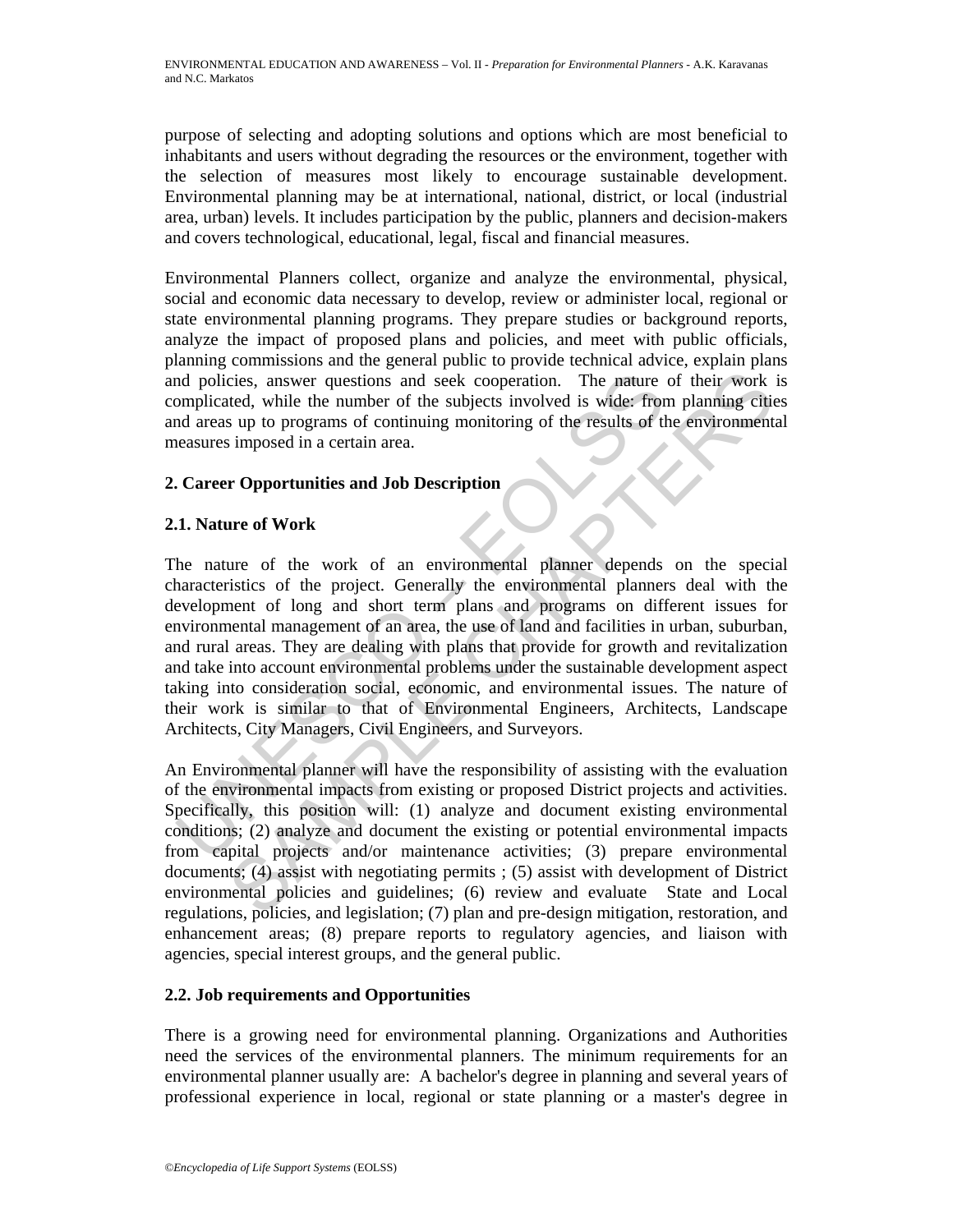planning and two to five years of professional planning experience in local, regional or state planning.

The environmental Planning Supervisor or Manager should have experience as a Planner or a master's degree in planning and three years of responsible professional planning experience.

## **2.3. Career Description**

Environmental Planners are employed by the governmental and local authorities' agencies for the following tasks: Implementation and enforcement of the environmental law, Health, Emergency Management Agencies and authorities, Environmental Protection, Conservation and Natural Resources, Transportation etc.

rotection, Conservation and Natural Resources, Transportation etc.<br>
1 the private sector the Environmental Planners are employed in progional and urban planning, industrial sites management, remediation<br>
1 and urban planni m, Conservation and Natural Resources, Transportation etc.<br>
ivate sector the Environmental Planners are employed in projects related wit<br>
and urban planning, industrial sites management, remediation, education<br>
ential acti In the private sector the Environmental Planners are employed in projects related with regional and urban planning, industrial sites management, remediation, education, environmental action plans and systems, permitting procedure's, etc.

## **2.4. Education/Training**

The necessary Education/Training in most cases is of the level of a B.A. degree from an accredited program and although it is desirable to proceed to a Master's degree from an accredited program. During their studies, the students will be trained in:

- Environmental strategies and policies
- Sustainable development and ways of promoting it.
- Environmental legislation

- - -

- Implementation and enforcement of environmental law
- Rules of environmental, urban, regional planning.
- Technological advances on environmental protection and Best Available Techniques BAT).
- Use and management of resources
- Tools for managing the projects (geographical information system, environmental software, etc).

Most courses include research, which is focused mainly on sustainable development, environmental and statutory land use planning, local economic development, urban regeneration and property and urban development.

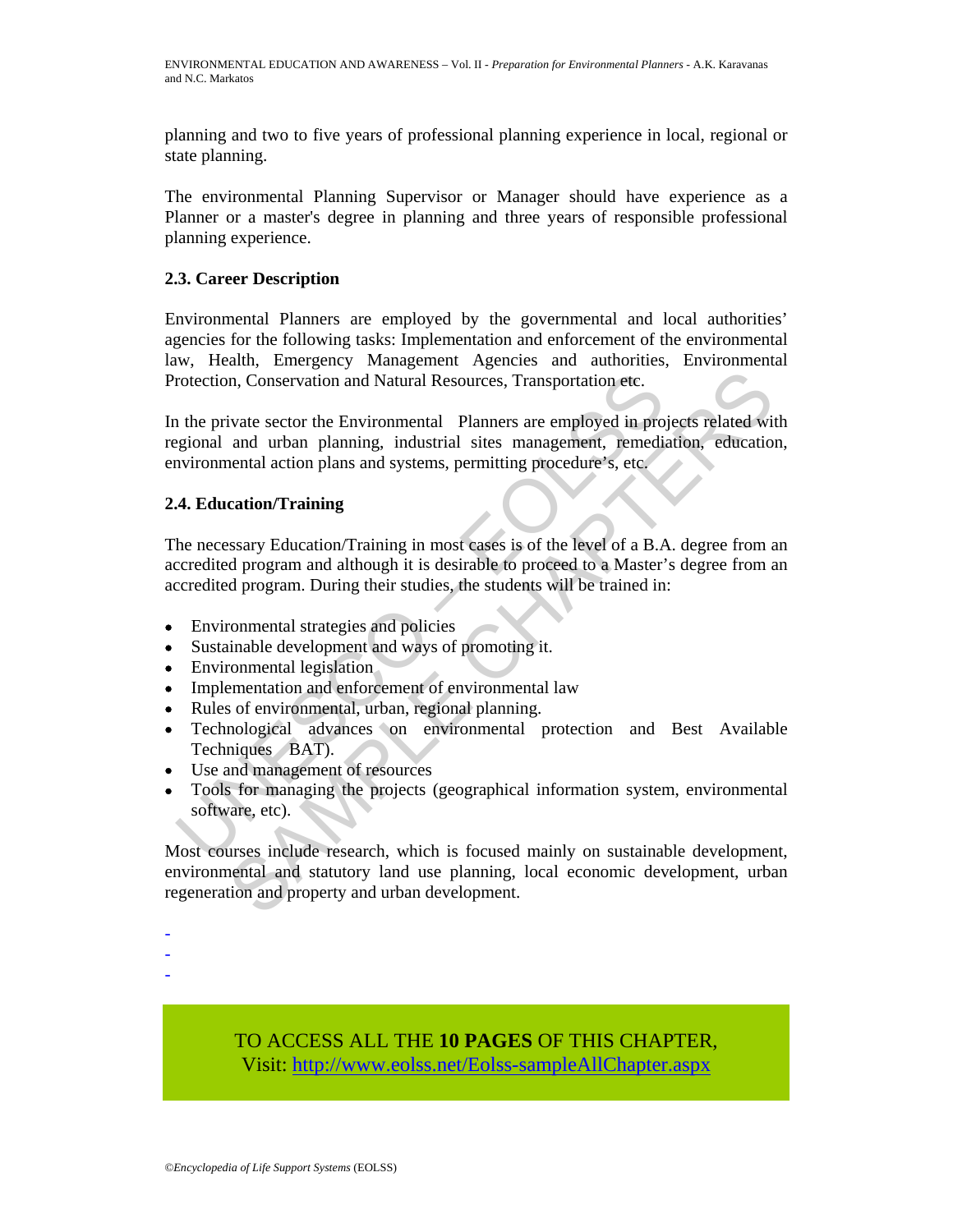#### **Bibliography**

AMERICAN GEOPHYSICAL UNION, Washington, DC 20009. http://www.agu.org/ (Information on activities and projects concerning the field of activities of a planner]

COUNCIL OF EUROPEAN MUNICIPALITIES AND REGIONS,(1997). Local Sustainable Development in Europe. The environmental strategy for sustainable development of Leeds, Leeds LS1 3DW.

DETR, ENVIRONMENT AGENCY, INSTITUTE OF ENVIRONMENTAL HEALTH, (2001). Guidelines for Environmental Risk Assessment and Management, July 2001, The Stationery Office ISBN 0 11 753551 6. URL. www.defra.gov.uk/environment/risk/eramguide/ [emphasizes the establishment of risk assessment, management and communication as essential elements of structured decision-making processes providing an over-arching framework for the development of risk assessment guidance].

EUROPEAN COMMISSION, DIRECTORATE GENERAL FOR ENVIRONMENT, NUCLEAR SAFETY AND CIVIL PROTECTION, (1996). Agenda 21 and related Outcomes of the United Nations Conference on Environment and Development, Communication from the Commission. Taking European Environment Policy into the 21st Century, 1996, ISBN 92-827-6627-6.[ For further reading about the European Community progress on the implementation of Agenda 21]

EUROPEAN COMMISSION, DIRECTORATE GENERAL FOR ENVIRONMENT, NUCLEAR SAFETY AND CIVIL PROTECTION,(2000). National, Regional and Local Environmental Action Plans.: version 1.0 167. Prepared by GIBB Ltd (www.gibbltd.com) [Issues onRegional Policies and Spatial Planning]

EUROPEAN COMMISSION, DIRECTORATE GENERAL FOR ENVIRONMENT, NUCLEAR SAFETY AND CIVIL PROTECTION (1995). Environmental Impact Assessment. Guidance on Screening. URL: www.europa.eu.int .(Guidance from European Commission on Environmental Impact Assessment Procedure].

EUROPEAN COMMISSION, DIRECTORATE GENERAL FOR ENVIRONMENT, NUCLEAR SAFETY AND CIVIL PROTECTION (1996). Environmental Impact Assessment, Guidance on Scoping. URL: www.europa.eu.int . .(Guidance from European Commission on Environmental Impact Assessment Procedure].

AFETY AND CIVIL PROTECTION, (1996). Agenda 21 and related Outcomes on Christmer and Development, Communication from the Commission conference on Environment and Development, Communication from the Commission or protonment TO COMMISSION, DRECTION, (1996). Agenda 211 and related Outcomes of the United Nation<br>AND CIVIL PROTECTION, (1996). Agenda 211 and related Outcomes of the United Nation<br>ent Policy into the 21st Century, 1996, ISBN 92-827-6 EUROPEAN COMMISSION, DIRECTORATE GENERAL FOR ENVIRONMENT, NUCLEAR SAFETY AND CIVIL PROTECTION Official Journal NO. L 175 , 05/07/1985 P. 0040 - 0048 . Council Directive 85/337/EEC on the assessment of the effects of certain public and private projects on the environment. URL. ec.europa.eu/environment/eia/eia-legalcontext.htm#legalcontext. [The EIA Directive (EU legislation) on Environmental Impact Assessment of the effects of projects on the environment as introduced in 1985]

EUROPEAN COMMISSION, DIRECTORATE GENERAL FOR ENVIRONMENT, NUCLEAR SAFETY AND CIVIL PROTECTION OFFICIAL JOURNAL NO. L 073 , 14/03/1997 P. 00051997.Council Directive 97/11/EC on the assessment of the effects of certain public and private projects on the environment. URL. ec.europa.eu/environment/eia/eia-legalcontext.htm#legalcontext. [The amendment of 1997 of the EIA Directive (EU legislation) on Environmental Impact Assessment of the effects of projects on the environment ].

LEARY,M,(1998). 'The Conversion of Offices to Residential: Strategic Implications in London', Paper presented to the Governance of Planning Conference, Newcastle University.

M. MODINOS,(2000). Sustainability and regional development: the case of the tourism sector in southern Europe. Global Nest: the Int. J. Vol 2, No 3, pp 301-310.[Article for the spatial consequences and impacts of the tourism and why sustainable plans is essential to the long-term survival of the tourism industry in Europe]

MICHAEL DECLERIS,(2000). The law of sustainable development. General principles. Office for Official Publications of the European Communities, ISBN 92-828-9287-5 .[ This book is a legal dissertation on Sustainable Environment issues].

MUNICIPALITY OF AMSTERDAM, (2003). Environmental Policy Plan of Amsterdam 2000-2003.